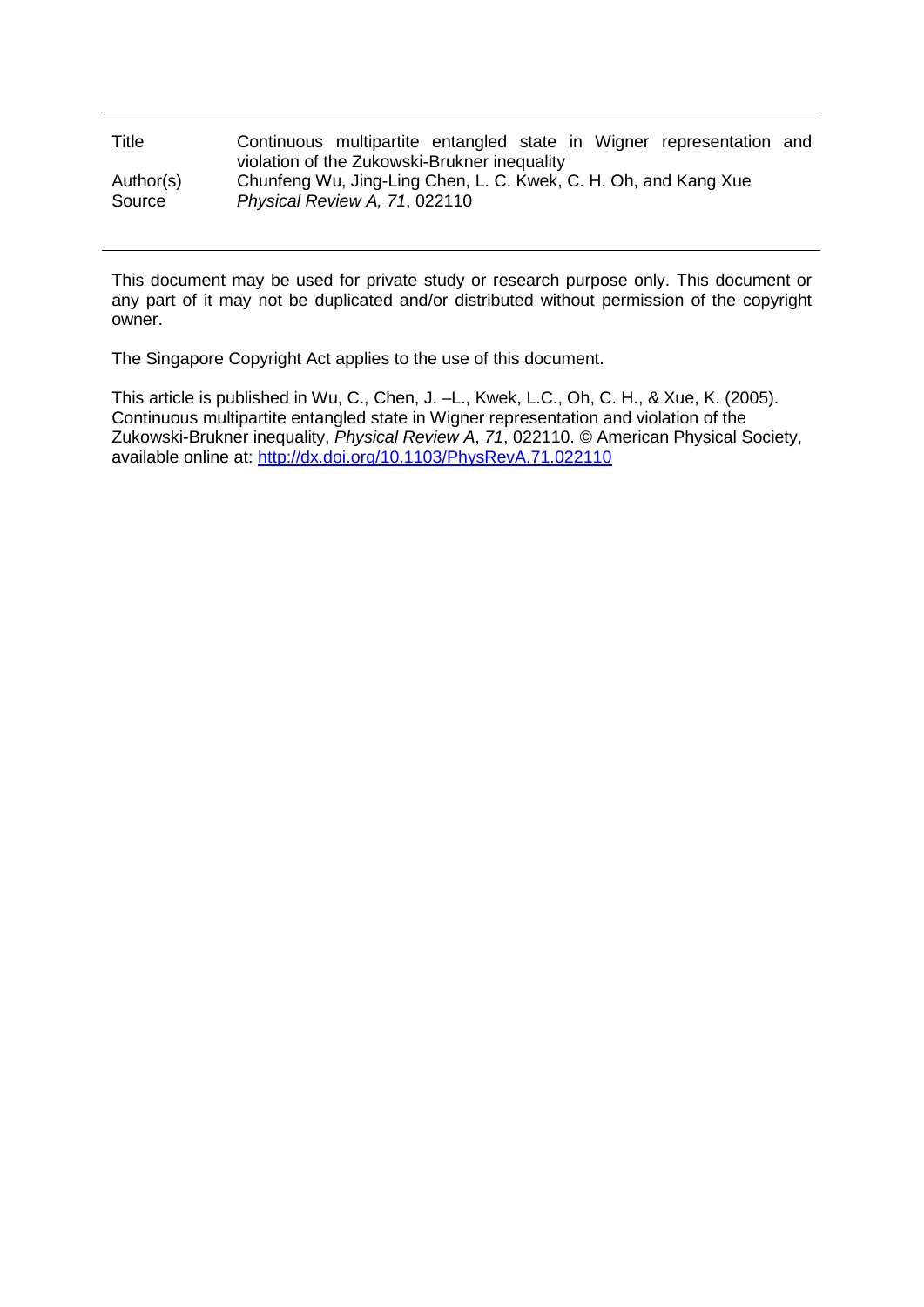## **Continuous multipartite entangled state in Wigner representation and violation of the Żukowski-Brukner inequality**

Chunfeng Wu,<sup>1,\*</sup> Jing-Ling Chen,<sup>1,†</sup> L. C. Kwek,<sup>1,2</sup> C. H. Oh,<sup>1,‡</sup> and Kang Xue<sup>3</sup>

1 *Department of Physics, National University of Singapore, 2 Science Drive 3, 117542 Singapore* 2 *National Institute of Education, Nanyang Technological University, 1 Nanyang Walk, 639798 Singapore*

3 *Department of Physics, Northeast Normal University, Changchun 130024, People's Republic of China*

 $(Received 23 August 2004; published 25 February 2005)$ 

We construct an explicit Wigner function for the *N*-mode squeezed state. Based on a previous observation that the Wigner function describes correlations in the joint measurement of the phase-space displaced parity operator, we investigate the nonlocality of the multipartite entangled state by the violation of the Żukowski-Brukner *N*-qubit Bell inequality. We find that quantum predictions for such a squeezed state violate these inequalities by an amount that grows with the number *N*.

DOI: 10.1103/PhysRevA.71.022110 PACS number(s): 03.65.Ud, 42.50.Dv

Einstein, Podolsky, and Rosen (EPR) questioned the completeness of quantum mechanics in a classic seminal paper in 1935 [1]. In their paper, they reasoned that the wave function of a two-particle system in which the particles are entangled in position and momentum (an EPR pair) and written explicitly as

$$
\Psi(q_1, q_2) = \int_{-\infty}^{\infty} e^{(2\pi i/h)(q_1 - q_2 + q_0)p} dp \tag{1}
$$

is incompatible with the completeness postulate. It was subsequently argued that additional variables (local hidden variables) could be introduced to restore casuality and locality to quantum mechanics.

A scheme  $\lceil 2 \rceil$  for testing the compatibility of the theory of local hidden variables with quantum mechanics was subsequently proposed based on a different version of an EPR pair, namely, the entanglement of spin-1/2 particles first introduced by Bohm. In particular, the possibility of local realism implies logical constraints on the statistics of two or more physically separated systems. These constraints can be expressed in the form of Bell-type inequalities  $[2-8]$ . For quantum-mechanical systems, it was anticipated that these constraints could be violated with appropriate settings and measurements.

On the other hand, quantum correlation for positionmomentum variables can be analyzed in position-momentum phase space using the Wigner function  $[9]$ . The Wigner function allows one to define a probability distribution in position-momentum phase space for a quantum-mechanical particle. This formalism led eventually to the formulation of a *c*-number approach to describe the quantum effects in phase space including the development of various other efficient tools in a number of fields in modern physics  $[10]$ .

Indeed, a mixed state system can be represented by a density matrix  $\rho$ ,

$$
P_W(q,p) = \frac{1}{\pi \hbar} \int_{-\infty}^{\infty} dy \langle q - y | \rho | q + y \rangle e^{2ipy/\hbar}, \tag{2}
$$

where  $\rho$  is a density operator,  $|q\rangle$  is the eigenvector of the coordinate operator. An intuitive physical meaning of the Wigner function is that its marginal distribution in one of the variables gives the probability distibution of the particle in that space. For momentum, we have  $P_{mom}(p) = \int W(q, p) dq$ and with position  $P_{pos}(q) = \int W(q, p) dp$ .

Bell  $\lceil 11 \rceil$  had argued that the original EPR wave function does not violate local realism because its joint Wigner distribution function  $W(q_1, p_1; q_2, p_2)$  is positive everywhere, and as such it will also admit a local hidden variable description of signed position correlations. However, the choice of appropriate observables is important for testing the existence of local realism for a given state. In a recent work, Banaszek and Wódkiewicz [12] considered parity measurement, a quantum observable which does not admit a local hidden variable description, and interpreted the Wigner function as a correlation function for these parity measurements. They then showed that the original EPR state and the two-mode squeezed vacuum state violate local realism since they violate generalized Bell inequalities such as the Clauser-Horne inequality [3] and the Clauser-Horne-Shimony-Holt (CHSH) [4] inequality. In particular, they considered the two-mode squeezed vacuum state produced through nondegenerate optical parametric amplification (NOPA)  $\lceil 13 \rceil$  in order to avoid problems related to the singularity of the unnormalizable EPR state. Moreover, in Ref.  $[12]$ , it was shown that despite its positive definiteness, the Wigner function of the EPR state could provide direct evidence of the nonlocality.

The two-mode squeezed vacuum state generated in a nondegenerate optical parametric amplifier  $(NOPA)$  [13] is given by

<sup>\*</sup>Electronic address: g0201819@nus.edu.sg

<sup>†</sup> Electronic address: phycj@nus.edu.sg

<sup>‡</sup> Electronic address: phyohch@nus.edu.sg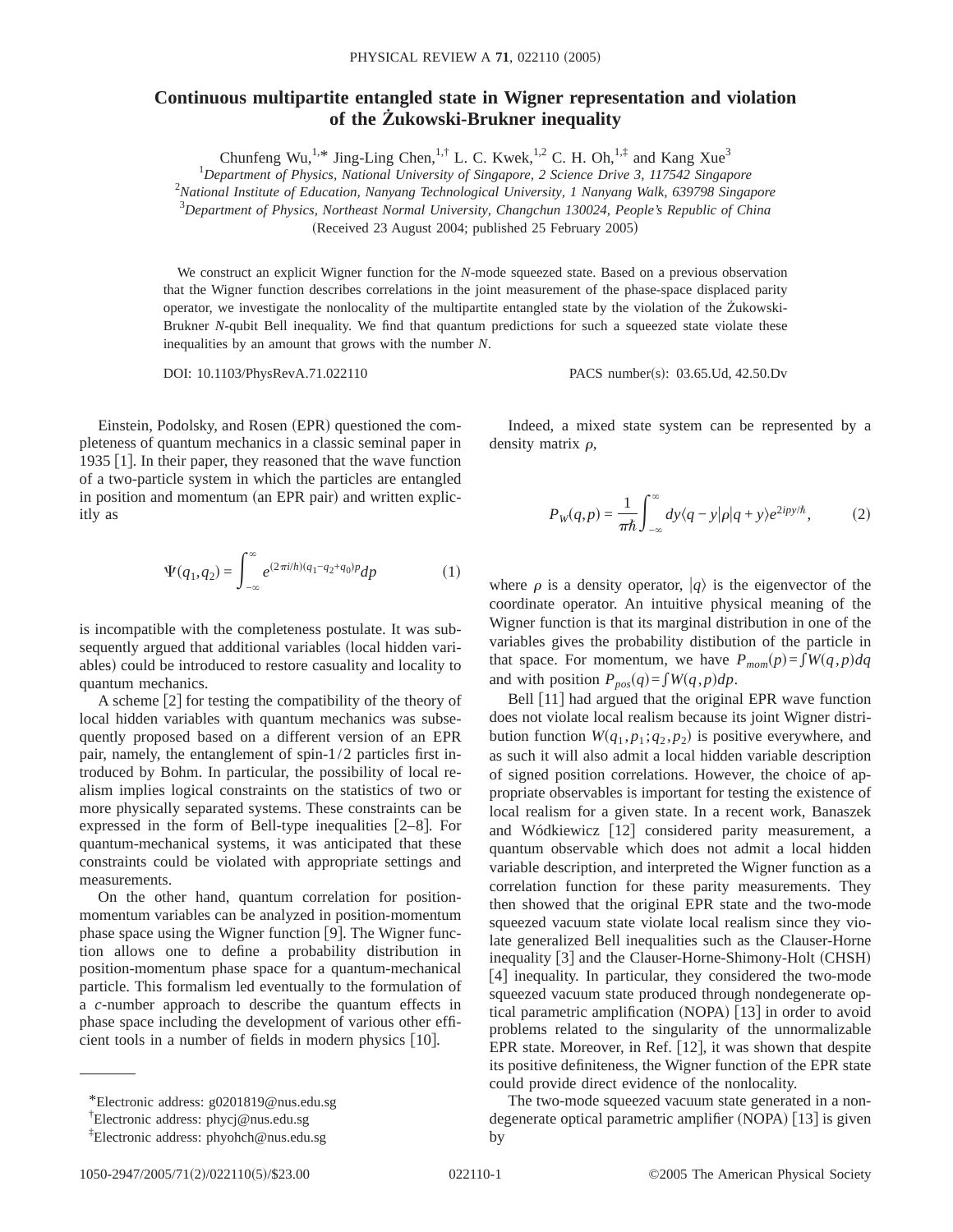$$
|\text{NOPA}\rangle = e^{r(\hat{a}_1^{\dagger}\hat{a}_2^{\dagger} - \hat{a}_1\hat{a}_2)}|00\rangle = \sum_{n=0}^{\infty} \frac{(\tanh r)^n}{\cosh r}|nn\rangle, \tag{3}
$$

where *r* is known as the squeezing parameter and  $|nn\rangle$  $=$  $|n\rangle_1 \otimes |n\rangle_2 = (1/n!)(\hat{a}_1^{\dagger})^n(\hat{a}_2^{\dagger})^n|00\rangle$ . The NOPA states |NOPA $\rangle$ can also be written as  $\lceil 12 \rceil$ 

$$
|\text{NOPA}\rangle = \sqrt{1 - \tanh^2 r} \int dq \int dq' g(q, q'; \tanh r) |qq'\rangle,
$$
\n(4)

where  $g(q, q'; x) \equiv 1/\sqrt{\pi(1-x^2)} \exp[-(q^2+q'^2-2qq'x)/2]$  $(-x^2)$ ] and  $|qq'\rangle \equiv |q\rangle_1 \otimes |q'\rangle_2$ , with  $|q\rangle$  being the eigenstates of the position operator. Since  $\lim_{x\to 1} g(q, q'; x) = \delta(q-q'),$ <br>one has  $\lim_{x\to\infty} \int dq \int dq' g(q, q'; \tanh r) |qq'| = \int dq |qq\rangle$  $\lim_{r\to\infty}$  ∫ *dq* ∫ *dq*' g(*q*, *q*';tanh *r*)|*qq*'  $\rangle$ = ∫ *dq*|*qq*  $=$  EPR), which is just the original EPR states. Thus, in the infinite squeezing limit,  $\left|\text{NOPA}\right|\right|_{r\to\infty}$  becomes the original, normalized EPR states. Since the original EPR state is an unnormalized  $\delta$  function, a normalizable state generated in a NOPA can avoid problem arising from this singularity.

The Wigner function can be associated directly with the parity operator. The connection between the parity operator  $\left( -1\right)$ <sup> $\hat{n}$ </sup> and the Wigner function provides an equivalent definition of the latter  $[14]$ . The Wigner representation of the parity operator is not a bounded reality corresponding to the dichotomic result of the measurement. This enables violation of Bell inequality for quantum states described by positivedefinite Wigner function.

The relation between the nonlocality of arbitrary multipartite entangled states and the Wigner function remains an open question. Recently, tripartite entangled state representation of the Wigner operator and the corresponding Wigner function have been found by Fan and Jiang  $[15]$ . They focused principally on a generalization of the Wigner function and its marginal distributions, without invoking the nonlocality issue. A general Bell inequality which is a sufficient and necessary condition for the correlation function for *N* particles has been described in Ref.  $[8]$ . In this work, measurements on each particle were chosen from two arbitrary dichotomic observables. Namely, the Zukowski-Brukner inequality was derived for observables with eigenvalues +1 or −1, which are also the spectrum of the displaced parity operator. Thus this general Bell theorem for general *N*-qubit states provides a useful tool to test the violation of local realism of multipartite quantum states described by Wigner function. With this motivation, we derive an expression for the Wigner function of a *N*-mode squeezed state in this paper. By expressing the correlation function using the Wigner function, we show that the multipartite entangled state violates local realism, and this violation is enhanced with increasing dimension, *N*.

To this end, we first choose parity operators as the observables for testing violation of local realism for a squeezed state. The Wigner function can be expressed as the expectation value of a product of displaced parity operators as follows:

$$
W(\alpha_1, \alpha_2, \dots, \alpha_N) \propto \Pi(\alpha_1, \alpha_2, \dots, \alpha_N), \tag{5}
$$

where  $\Pi(\alpha_1, \alpha_2, ..., \alpha_N)$  is the expectation value of the joint displaced parity operator (i.e., the measured observable)

$$
\hat{\Pi}(\alpha_1, \alpha_2, \dots, \alpha_N) = \hat{D}_1(\alpha_1) \dots \hat{D}_N(\alpha_N) (-1)^{\hat{n}_1 + \dots + \hat{n}_N}
$$
  
 
$$
\times \hat{D}_N^{-1}(\alpha_N) \dots \hat{D}_1^{-1}(\alpha_1). \tag{6}
$$

In the above expression,  $\hat{D}_i(\alpha_i) = \exp(\alpha_i \hat{a}^\dagger - \alpha_i^* \hat{a})$  denotes the displacement operators for the subsystem *i*, where  $\hat{a}$   $(\hat{a}^{\dagger})$ is annihilation (creation) operator. We also equate the correlation functions given by the displaced parity operator  $(-1)^{\hat{n}_1+\cdots+\hat{n}_N}$  as the equivalent Wigner function [16]. In this way, we see that the nonlocal realistic description is embedded in the dichotomic correlation measurements given by the phase-space Wigner function for the entangled state,

$$
E(\alpha_1, \alpha_2, \dots, \alpha_N) \equiv \Pi(\alpha_1, \alpha_2, \dots, \alpha_N). \tag{7}
$$

The Wigner function, or equivalently the correlation function for multipartite system, can be calculated using the expectation value of the operator under the *N*-mode squeezed state. This new squeezed state, a  $SU(1,1)$  coherent state, is given as

$$
|r\rangle = V|\mathbf{0}\rangle = \exp[r(W_{+} - W_{-})]|0\rangle, \qquad (8)
$$

where  $|0\rangle=|00\cdots0\rangle$  is a *N*-mode vacuum state, and

$$
W_{+} = x \sum_{i=1}^{N} \hat{a}_{i}^{\dagger 2} + y \sum_{i < j=1}^{N} \hat{a}_{i}^{\dagger} \hat{a}_{j}^{\dagger},
$$
\n
$$
W_{-} = x \sum_{i=1}^{N} \hat{a}_{i}^{2} + y \sum_{i < j=1}^{N} \hat{a}_{i} \hat{a}_{j},
$$
\n
$$
B = \frac{1}{2} \sum_{i=1}^{N} \hat{a}_{i}^{\dagger} \hat{a}_{i} + \frac{N}{4}.
$$
\n(9)

 $W_{+}$  is a *N*-mode squeezing operator and *x* and *y* are the coefficients which can be determined by the fact that the above formula satisfies the closed  $SU(1,1)$  Lie algebra:  $[W_+, W_-] = -2B$ ,  $[W_+, B] = -W_+$ ,  $[W_-, B] = W_-$ . The final result is

$$
W_{+} = \frac{2 - N}{2N} \sum_{i=1}^{N} \hat{a}_{i}^{\dagger 2} + \frac{2}{N} \sum_{i < j=1}^{N} \hat{a}_{i}^{\dagger} \hat{a}_{j}^{\dagger},\tag{10}
$$

$$
W_{-} = \frac{2 - N}{2N} \sum_{i=1}^{N} \hat{a}_i^2 + \frac{2}{N} \sum_{i < j = 1}^{N} \hat{a}_i \hat{a}_j. \tag{11}
$$

The *N*-mode squeezed state is characterized by the squeezing parameter *r*. The Wigner function of the squeezed state is calculated in the following way. When *r* is zero, namely when no squeezing occurs, the Wigner function is given by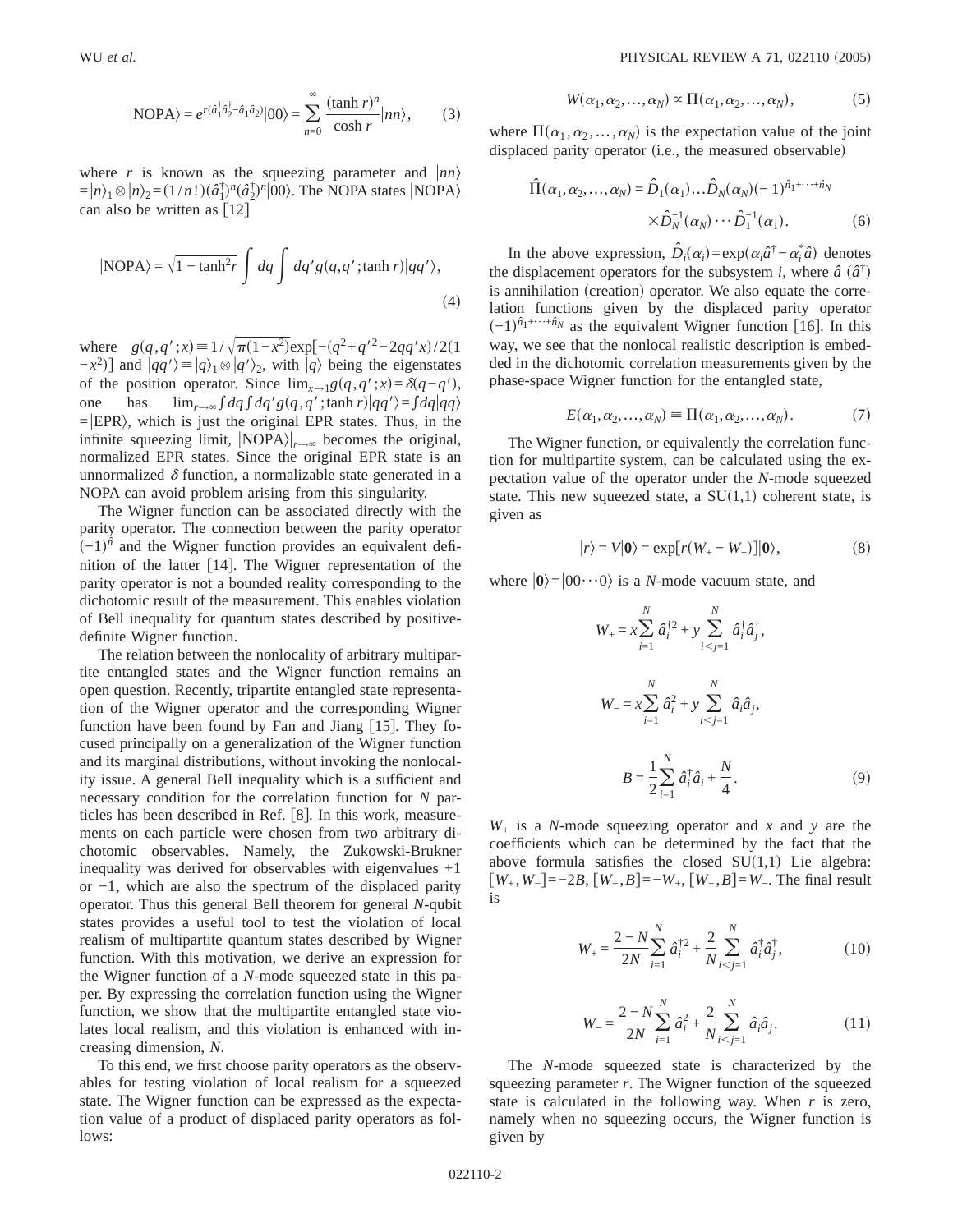$$
E(\alpha_1, \alpha_2, ..., \alpha_N) = \langle \mathbf{0} | \hat{\Pi}(\alpha_1, \alpha_2, ..., \alpha_N) | \mathbf{0} \rangle
$$
  
= 
$$
\exp \left[ -2 \sum_{i=1}^N |\alpha_i|^2 \right].
$$
 (12)

When  $r \neq 0$ , the new Wigner function can be constructed from

$$
E'(\alpha_1, \alpha_2, ..., \alpha_N) = \langle r | \hat{\Pi}(\alpha_1, \alpha_2, ..., \alpha_N) | r \rangle
$$
  
= \langle \mathbf{0} | \hat{\Pi}(\alpha'\_1, \alpha'\_2, ..., \alpha'\_N) | \mathbf{0} \rangle  
= \exp \left[ -2 \sum\_{i=1}^N |\alpha'\_i|^2 \right], \qquad (13)

where  $\hat{\Pi}(\alpha'_1, \alpha'_2, \dots, \alpha'_N)$  is the squeezed displaced parity operator given in Eq.  $(6)$ . After some lengthy calculation, we arrive at the following relations:

$$
V^{-1}\hat{a}_i V = \cosh r \hat{a}_i + \sinh r \left( \frac{2 - N}{N} \hat{a}_i^{\dagger} + \frac{2}{N} \sum_{j \neq i}^{N} \hat{a}_j^{\dagger} \right), \quad (14)
$$

$$
V^{-1}\hat{a}_i^{\dagger}V = \cosh r \hat{a}_i^{\dagger} + \sinh r \left( \frac{2 - N}{N} \hat{a}_i + \frac{2}{N} \sum_{j \neq i}^{N} \hat{a}_j \right). \quad (15)
$$

The latter relation can be employed to yield the Wigner function of *N*-mode squeezing state,

$$
E'(\alpha_1, \alpha_2, ..., \alpha_N) = \exp\left\{-2\cosh 2r \sum_{i=1}^N |\alpha_i|^2 + \frac{4}{N}\sinh 2r \sum_{i < j}^N (\alpha_i \alpha_j + \alpha_i^* \alpha_j^*) - \frac{N-2}{N}\sinh 2r \sum_{i=1}^N (\alpha_i^2 + \alpha_i^*^2)\right\}.
$$
\n
$$
(16)
$$

The Wigner function of the original EPR state is recovered in the limit of  $r \rightarrow \infty$  for  $N=2$ .

The *N*-NOPA field modes are equivalent to an entangled state of *N* oscillators. When *N*=3, the Wigner function is

$$
E'(\alpha_1, \alpha_2, \alpha_3) = \exp\left\{-2 \cosh 2r \sum_{i=1}^3 |\alpha_i|^2 + \frac{4}{3} \sinh 2r \times \sum_{i < j}^3 (\alpha_i \alpha_j + \alpha_i^* \alpha_j^*) - \frac{1}{3} \sinh 2r \sum_{i=1}^3 (\alpha_i^2 + \alpha_i^{*2}) \right\}
$$
(17)

and this is the same as the result given in Ref.  $[15]$ . The correlation function is determined by considering measurements corresponding to the settings  $\alpha_1^1 = 0$ ,  $\alpha_1^2 = a$ ,  $\alpha_2^1 = 0$ ,  $\alpha_2^2$  $=a$ , and  $\alpha_3^1 = -a$ ,  $\alpha_3^2 = 0$ , where  $\alpha_i^j$  (*i*=1,2,3 and *j*=1,2) is the *j*th measurement setting for *i*th particle, and *a* is a positive constant associated with the displacement magnitude. From these combinations, the following quantity can be constructed:

$$
\mathcal{B}(3) = E'(\alpha_1^1, \alpha_2^1, \alpha_3^2) + E'(\alpha_1^1, \alpha_2^2, \alpha_3^1) + E'(\alpha_1^2, \alpha_2^1, \alpha_3^1)
$$
  
\n
$$
- E'(\alpha_1^2, \alpha_2^2, \alpha_3^2)
$$
  
\n
$$
= E'(0,0,0) + E'(0,a,-a) + E'(a,0,-a) - E'(a,a,0)
$$
  
\n
$$
= 1 + 2 \exp\left\{ \left( -4 \cosh 2r - \frac{8}{3} \sinh 2r - \frac{4}{3} \sinh 2r \right) a^2 \right\}
$$
  
\n
$$
- \exp\left\{ \left( -4 \cosh 2r + \frac{8}{3} \sinh 2r - \frac{4}{3} \sinh 2r \right) a^2 \right\}.
$$
  
\n(18)

For local hidden variables theories, we have the inequality [8]  $-2 \leq B(3) \leq 2$ . If we perform an asymptotic analysis for large |*r*| with  $r < 0$ , cosh 2*r* and sinh 2*r* can be replaced by  $e^{-2r/2}$  and  $-e^{-2r/2}$ , respectively, and Eq. (18) becomes  $B(3)=3-\exp\{-\frac{8}{3}e^{-2r}a^2\}$ . We see that when  $a^2/e^{2r}$  is large enough, the Bell inequality for three qubits is violated when  $\mathcal{B}(3)$  approaches the value  $\mathcal{B}_{opt} = 3$ .

For  $N=4$ , and choosing all  $\alpha_i$  to be real, the Wigner function can be written as

$$
E'(\alpha_1, \alpha_2, \alpha_3, \alpha_4) = \exp\left\{ (-2 \cosh 2r - \sinh 2r) + \sum_{i=1}^4 \alpha_i^2 + 2 \sinh 2r \sum_{i < j}^4 \alpha_i \alpha_j \right\}. \quad (19)
$$

Evaluating the quantity  $\mathcal{B}(4)$ , and applying the *N*-qubit Bell inequality, we have

$$
\mathcal{B}(4) = - E'(\alpha_1^1, \alpha_2^1, \alpha_3^1, \alpha_4^1) + E'(\alpha_1^1, \alpha_2^1, \alpha_3^1, \alpha_4^2) + E'(\alpha_1^1, \alpha_2^1, \alpha_3^2, \alpha_4^1) + E'(\alpha_1^1, \alpha_2^1, \alpha_3^2, \alpha_4^2) + E'(\alpha_1^1, \alpha_2^2, \alpha_3^1, \alpha_4^1) + E'(\alpha_1^1, \alpha_2^2, \alpha_3^1, \alpha_4^2)
$$

TABLE I. Threshold visibility for  $2 \le N \le 7$ .

| $V = 2/B_{\text{opt}}(N)$ | $N=2$ | $N=3$ | $N=4$ | $N=5$ | $N = 6$ | $N=7$ |
|---------------------------|-------|-------|-------|-------|---------|-------|
| ME states                 | 0.707 | 0.5   | 0.354 | 0.25  | 0.177   | 0.125 |
| Oscillator                | 0.913 | 0.667 | 0.544 | 0.4   | 0.318   | 0.229 |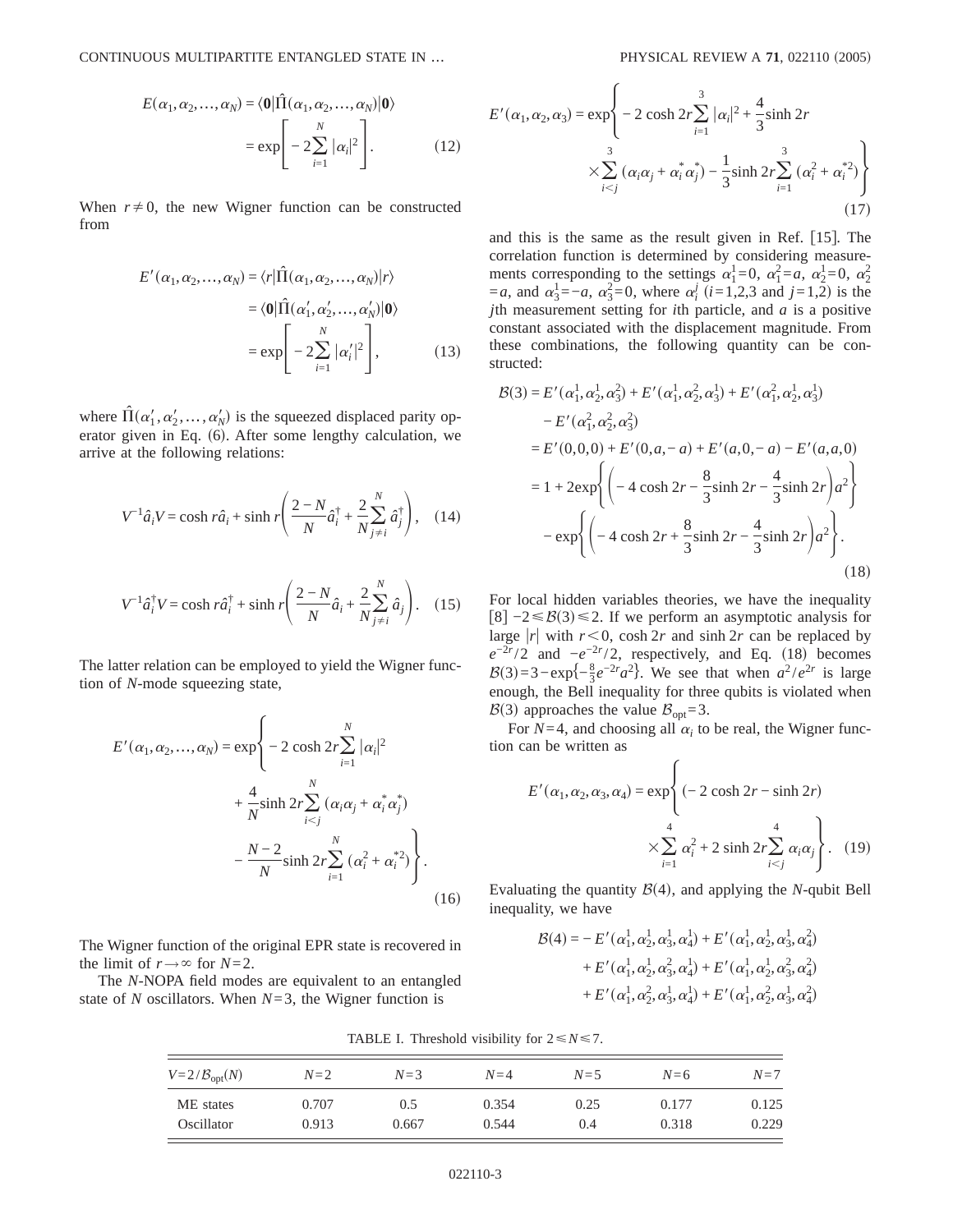+ E' 
$$
(\alpha_1^1, \alpha_2^2, \alpha_3^2, \alpha_4^1) - E' (\alpha_1^1, \alpha_2^2, \alpha_3^2, \alpha_4^2)
$$
  
+ E'  $(\alpha_1^2, \alpha_2^1, \alpha_3^1, \alpha_4^1) + E' (\alpha_1^2, \alpha_2^1, \alpha_3^1, \alpha_4^2)$   
+ E'  $(\alpha_1^2, \alpha_2^1, \alpha_3^2, \alpha_4^1) - E' (\alpha_1^2, \alpha_2^1, \alpha_3^2, \alpha_4^2)$   
+ E'  $(\alpha_1^2, \alpha_2^2, \alpha_3^1, \alpha_4^1) - E' (\alpha_1^2, \alpha_2^2, \alpha_3^1, \alpha_4^2)$   
- E'  $(\alpha_1^2, \alpha_2^2, \alpha_3^2, \alpha_4^1) - E' (\alpha_1^2, \alpha_2^2, \alpha_3^2, \alpha_4^2)$ . (20)

Under a local realistic description,  $\mathcal{B}(4) \leq 4$ . By choosing appropriate measurements, we have  $\mathcal{B}_{opt}(4)=7.357$ . That is to say that the four-mode NOPA state shows strong nonlocality, which is stronger compared with three-mode or twomode NOPA states.

We also consider the strength of violation or visibility  $(V)$ as the minimal amount *V* of the given entangled state  $|\psi\rangle$  that one has to add to pure noise,  $\rho_{noise}$ , so that the resulting state violates local realism. The quantity *V* is thus the threshold visibility above which the state cannot be described by local realism, and it is sometimes called the critical visibility. More specifically, we consider Werner state of the form  $\rho_w$  $=V|\psi\rangle\langle\psi|+(1-V)\rho_{\text{noise}}$  where  $\rho_{\text{noise}}=I/2^N$  is the completely mixed state. As shown in Ref. [8], for the maximally entangled state  $|\psi\rangle_{GHZ} = (1/\sqrt{2})(|0\rangle_1\cdots|0\rangle_N+|1\rangle_1\cdots|1\rangle_N)$ , the Werner state cannot be described by local realism if and only if  $V > (1/\sqrt{2^{N-1}})$ .

We repeat the calculation for entangled states for *N* oscillators  $(N=2,3,4,5,6,7)$  and their results are succinctly summarized in Table I and compared to the values for maximally entangled states. To see the variation of *V* with *N*, we also plot *V* versus the number of particles *N* both for maximally entangled (ME) states and entangled states of oscillators  $Fig. 1.$  Naturally it is not surprising to see that the two systems show similar variations of *V* with increasing dimension *N*. Alternatively, if one considers the optimal value of the violation for the Żokowski-Brukner inequalities, the optimal value for this violation grows with *N*. Increasing the number of qubits, in this case, will not bring us any closer to the classical regime, but rather it appears to discriminate better the quantum and the classical boundary. We also see that the entangled states of the oscillator do not violate the *N*-qubit Bell inequality as much as the maximally entangled



FIG. 1. Critical visibility of *N*-qubit Bell inequality  $N=2,3,4,5,6,7$  for both maximally entangled state and the entangled state of oscillator.

states do since the NOPA state is not maximally entangled. However, from the experimental perspective, the NOPA state is easier to generate than  $|\psi\rangle_{GHZ}$ .

Our study shows that the multipartite entangled state in the Wigner representation exhibits nonlocal realism and this violation of local realism can be observed using the *N*-mode NOPA state. The violation of local realism for the NOPA state can be manifested through the violation of the *N*-particle Bell inequality for a state described by the Wigner function. This provides an exciting possibility to test the violation of local realism for the *N*-mode entangled state experimentally for the general case using the quantum *N*-mode squeezed state.

We thank Professor B. G. Englert and Professor D. Kaszlikowski for valuable discussion. This work was supported by NUS Academic Research Grant No. WBS: R-144- 000-089-112. J.L.C acknowledges financial support from Singapore Millennium Foundation and (in part) by NSF of China (Grant No. 10201015).

- f1g A. Einstein, B. Podolsky, and N. Rosen, Phys. Rev. **47**, 777  $(1935).$
- [2] J. S. Bell, Physics (Long Island City, N.Y.)  $1, 195$  (1964).
- [3] J. F. Clauser and M. A. Horne, Phys. Rev. D 10, 526 (1974).
- [4] J. F. Clauser, M. A. Horne, A. Shimony, and R. A. Holt, Phys. Rev. Lett. **23**, 880 (1969).
- [5] D. M. Greenberger, M. Horne, A. Shimony, and A. Zeilinger, Am. J. Phys. 58, 1131 (1990).
- $[6]$  A. Peres, Found. Phys. **29**, 589 (1999).
- [7] J. L. Chen, D. Kaszlikowski, L. C. Kwek, and C. H. Oh, Mod. Phys. Lett. A 17, 2231 (2002); J. L. Chen, D. Kaszlikowski, L. C. Kwek, C. H. Oh, and M. Żukowski, Phys. Rev. A **64**, 052109 (2001); D. Kaszlikowski, L. C. Kwek, J. L. Chen, M.

Żukowski, and C. H. Oh, *ibid.* **65**, 032118 (2002); L. B. Fu, J. L. Chen, and X. G. Zhao, *ibid.* **68**, 022323 (2003); L. B. Fu, Phys. Rev. Lett. 92, 130404 (2004); D. Kaszlikowski, D. K. L. Oi, M. Christandl, K. Chang, A. Ekert, L. C. Kwek, and C. H. Oh, Phys. Rev. A **67**, 012310 (2003); A. Acín, J. L. Chen, N. Gisin, D. Kaszlikowski, L. C. Kwek, C. H. Oh, and M. Żukowski, Phys. Rev. Lett. **92**, 250404 (2004); J. L. Chen, C. F. Wu, L. C. Kwek, and C. H. Oh, *ibid.* **93**, 140407 (2004).

- f8g M. Żukowski and Č. Brukner, Phys. Rev. Lett. **88**, 210401  $(2002).$
- [9] E. Wigner, Phys. Rev. **40**, 749 (1932).
- [10] M. Hillery, R. F. O'Connell, M. O. Scully, and E. P. Wigner, Phys. Rep. 106, 121 (1984).